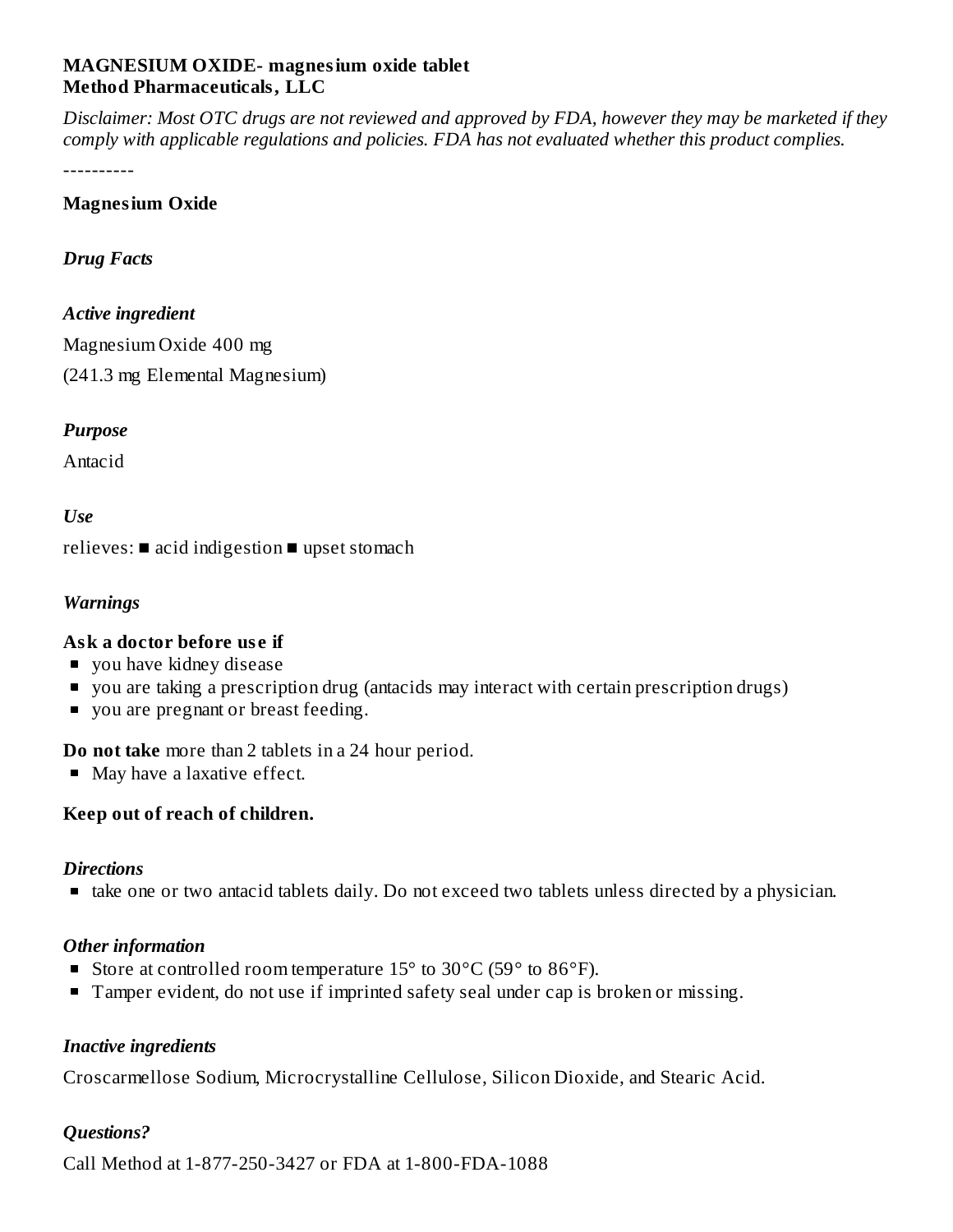Manufactured for: Method Pharmaceuticals, LLC Fort Worth, Texas 76118

Rev. 04/18

## *Principal Display Panel*

NDC 58657-120-12 Magnesium Oxide 400 mg 241.3 Elemental Magnesium Antacid 120 Tablets



| <b>MAGNESIUM OXIDE</b>                                                                       |                          |                    |  |               |        |  |  |  |  |
|----------------------------------------------------------------------------------------------|--------------------------|--------------------|--|---------------|--------|--|--|--|--|
| magnesium oxide tablet                                                                       |                          |                    |  |               |        |  |  |  |  |
|                                                                                              |                          |                    |  |               |        |  |  |  |  |
| <b>Product Information</b>                                                                   |                          |                    |  |               |        |  |  |  |  |
| Product Type                                                                                 | HUMAN OTC DRUG           | Item Code (Source) |  | NDC:58657-120 |        |  |  |  |  |
| <b>Route of Administration</b>                                                               | ORAL                     |                    |  |               |        |  |  |  |  |
|                                                                                              |                          |                    |  |               |        |  |  |  |  |
|                                                                                              |                          |                    |  |               |        |  |  |  |  |
| <b>Active Ingredient/Active Moiety</b>                                                       |                          |                    |  |               |        |  |  |  |  |
| <b>Ingredient Name</b>                                                                       | <b>Basis of Strength</b> | Strength           |  |               |        |  |  |  |  |
| MAGNESIUM OXIDE (UNII: 3A3U0 GI71G) (MAGNESIUM CATION - UNII:T6 V3LHY838)<br>MAGNESIUM OXIDE |                          |                    |  |               | 400 mg |  |  |  |  |
|                                                                                              |                          |                    |  |               |        |  |  |  |  |
|                                                                                              |                          |                    |  |               |        |  |  |  |  |
| <b>Inactive Ingredients</b>                                                                  |                          |                    |  |               |        |  |  |  |  |
|                                                                                              |                          | Strength           |  |               |        |  |  |  |  |
| CROSCARMELLOSE SODIUM (UNII: M28OL1HH48)                                                     |                          |                    |  |               |        |  |  |  |  |
| CELLULOSE, MICRO CRYSTALLINE (UNII: OP1R32D61U)                                              |                          |                    |  |               |        |  |  |  |  |
| <b>SILICON DIO XIDE (UNII: ETJ7Z6 XBU4)</b>                                                  |                          |                    |  |               |        |  |  |  |  |
| <b>STEARIC ACID (UNII: 4ELV7Z65AP)</b>                                                       |                          |                    |  |               |        |  |  |  |  |
|                                                                                              |                          |                    |  |               |        |  |  |  |  |
|                                                                                              |                          |                    |  |               |        |  |  |  |  |